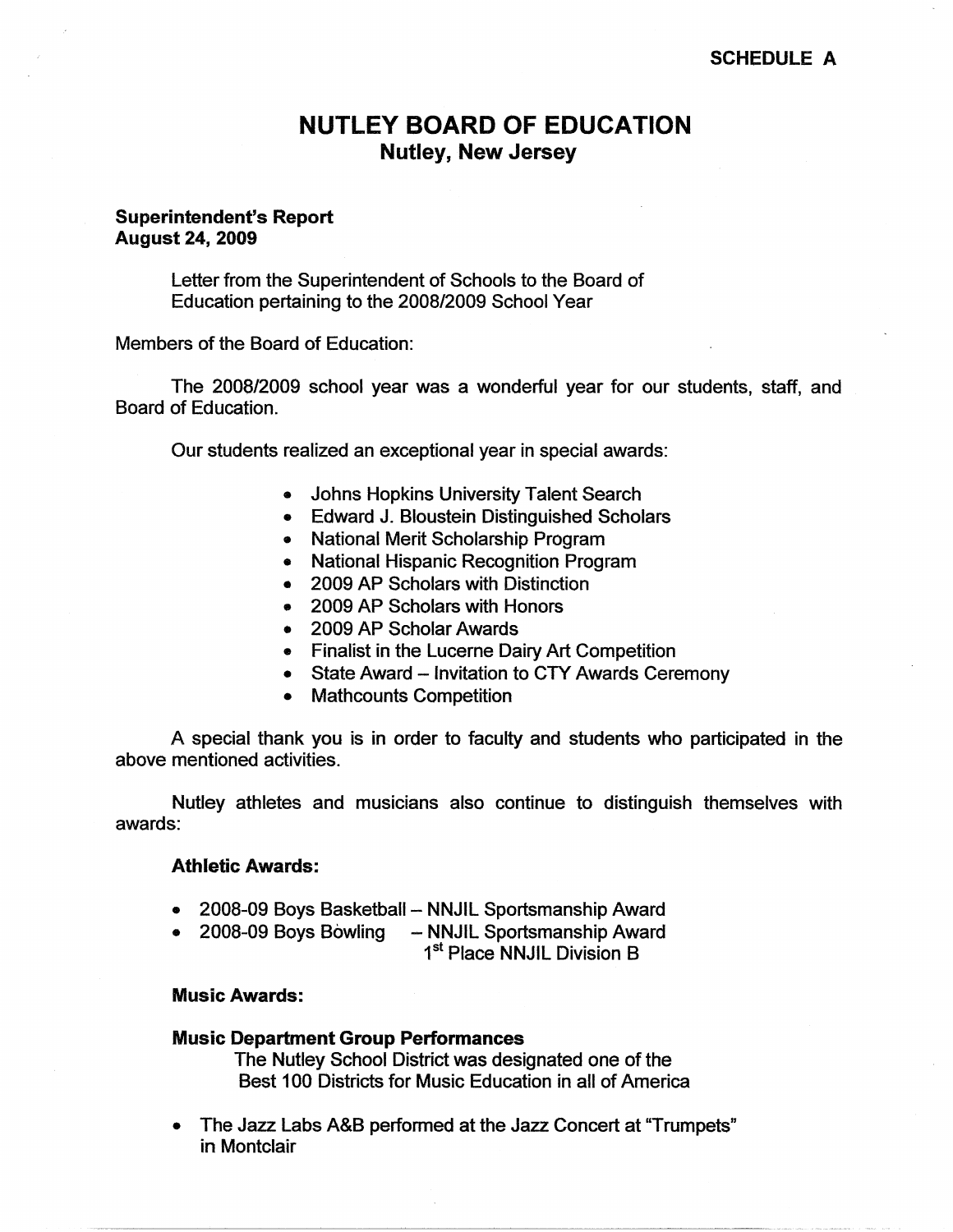- The Concert Choir performed at Carnegie Hall
- The Concert Band and Orchestra performed at Carnegie Hall
- The Choralettes, Chamber Singers and Concert Choir participated in the outstanding spring musical "The Producers"
- NHS Raider Band won first place trophies at three marching band competitions.
- All North Jersey Region I Concert Band and Wind Ensemble received a Silver Metal
- Orchestra received  $1<sup>st</sup>$  place trophy in Music in the Park Competition

Additional positive information pertaining to students proceeding to higher education and the scholarships they received, continues to be revealing and is reflected in the following pages. Please note that 87 percent of students will be going on to higher education and that they have been offered a total of \$3,302,983 in scholarship awards. Our graduates continue to attend a diverse array of quality academic institutions throughout the nation.

### **Curriculum Development Occurred in the Following Areas:**

- Kindergarten Curriculum Revision
- Language Arts Literacy Grades 1-4
- Mathematics Curriculum Revision Grades 7 & 8
- Social Studies The Modern Middle East Honors Course

#### **In-services/Workshops Occurred in the Following Areas:**

- Affirmative Action
- l&RS Workshop
- ITIP, Professional Development & EAN Workshop
- Laptops, Notebook Programs and Faculty Web
- Macbook Laptop Cart
- Multimedia Software Workshop
- Web Resources
- Wilson Reading

#### **The Following Initiatives Continue to be Implemented:**

- No Child Left Behind (NCLB)
- Montclair State University The New Jersey Network for Educational Renewal
- Seton Hall Project Acceleration
- Cisco Networking Academy Program-Levels I & II
- C.A.S.T. Communications Arts & Science Training-Levels I, II &Ill
- World Languages {Elementary Schools/Seventh Grade)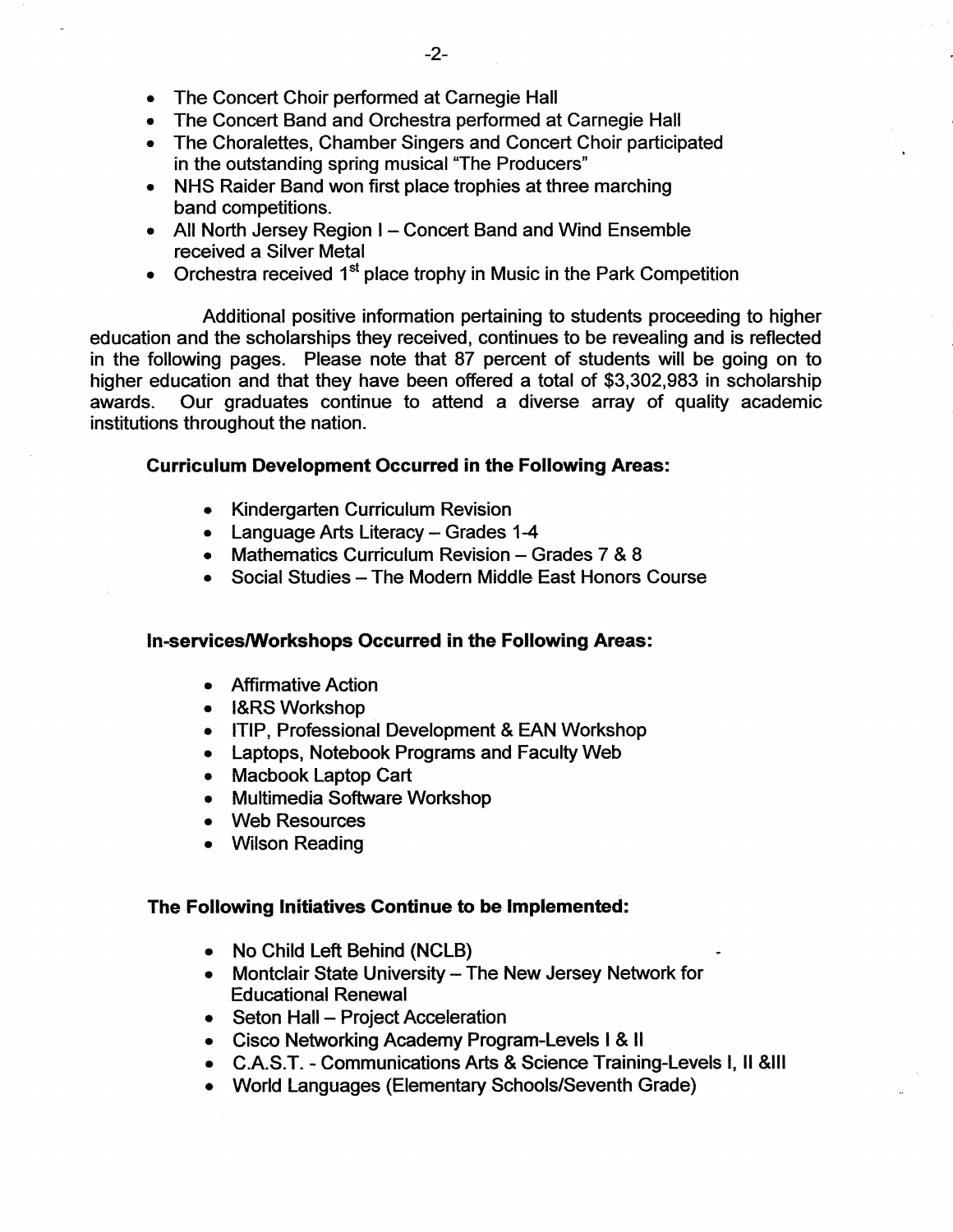- Character Education
- Music Programs Madrigals/Jazz Ensemble
- Five Year Facilities Plan
- NJ State Mentoring Program
- Transition Program/Clara Maass
- Staff Professional Development
- Revised Emergency Management Plan
- Summer Special Education Program
- Alcohol/Tobacco/Drugs

As we begin the 2009/2010 academic year, our school community can be certain that our excelfent staff will continue its commitment to the development of our students.

> Joseph Zarra Superintendent of Schools

> > $\sim$   $\chi$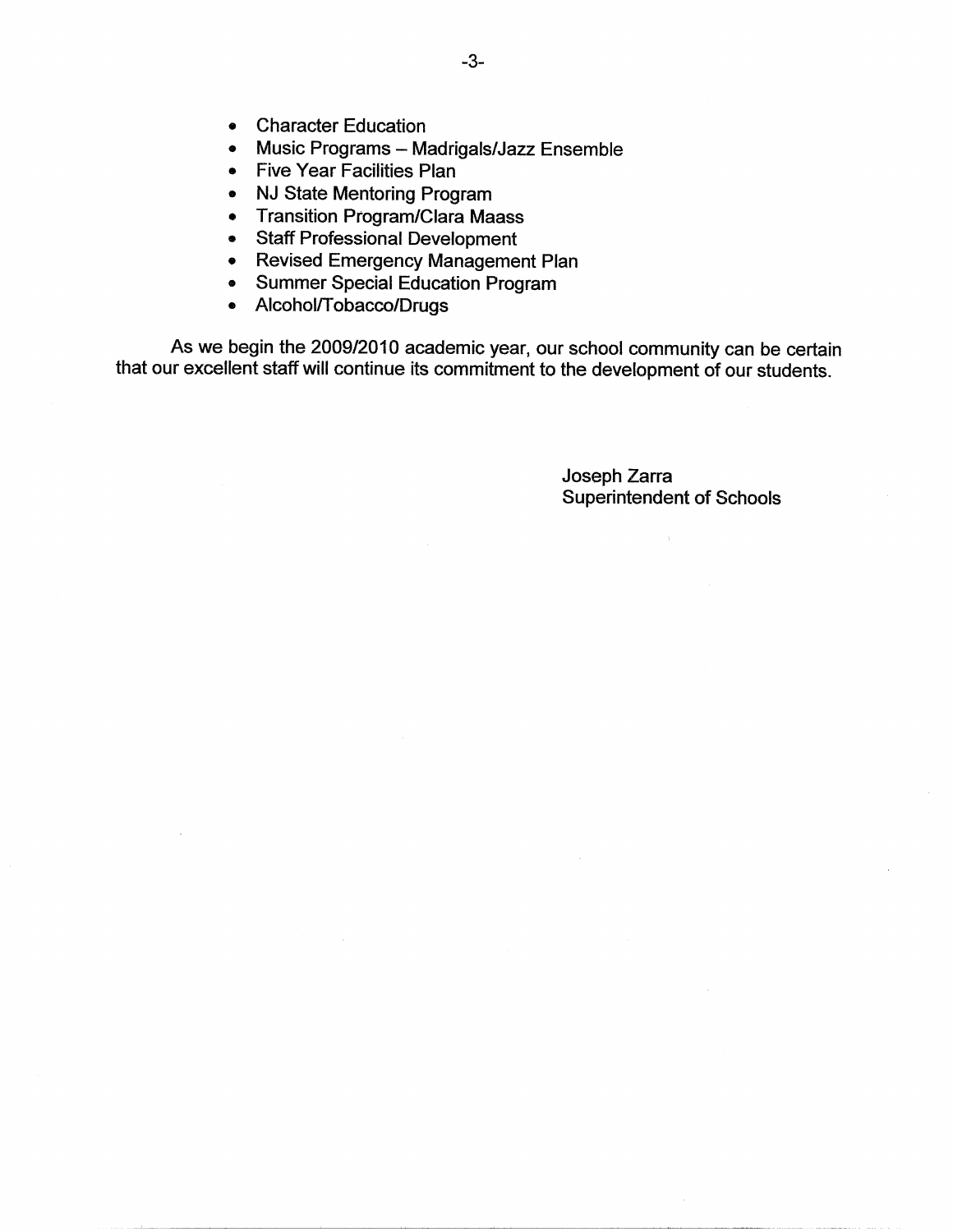# **REPORT ON COLLEGE ADMISSIONS CLASS OF 2009 July 17, 2009**

| TOTAL APPLICANTS PURSUING HIGHER EDUCATION 283              |            |  |
|-------------------------------------------------------------|------------|--|
| % OF CLASS OF 2009 GOING ON TO POST-SECONDARY EDUCATION 87% |            |  |
|                                                             | $(64.9\%)$ |  |
|                                                             | $(19.4\%)$ |  |
|                                                             | $(3.1\%)$  |  |
|                                                             | $(1.2\%)$  |  |
|                                                             | $(7.4\%)$  |  |
| Undecided.                                                  | $4\%)$     |  |

# **REPORT ON SCHOLASTIC AWARDS**

# **NUTLEY HIGH SCHOOL GUIDANCE DEPARTMENT**

# **CLASS OF 2009**

| <b>SCHOLARSHIPS</b> | \$3,302,383 |             |
|---------------------|-------------|-------------|
| <b>GRANTS</b>       | 600         |             |
|                     |             | \$3,302,983 |
| OFFERS ACCEPTED     | \$1,779,465 |             |
| OFFERS DECLINED     | 1,523,518   |             |
|                     |             | \$3,302,983 |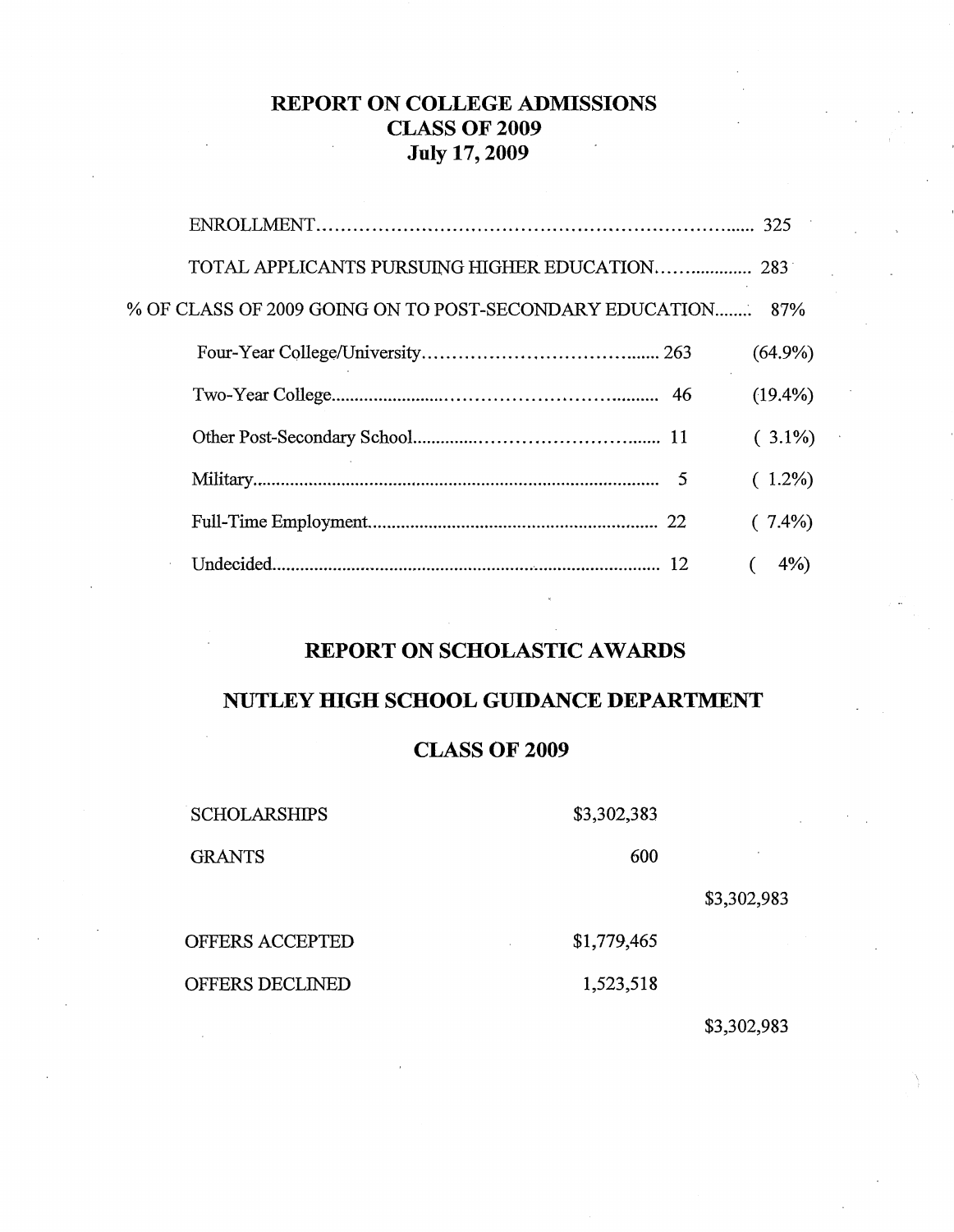### NUTLEY PUBLIC SCHOOLS Nutley, New Jersey

## 2009-2010 **PRIORITIES/CONTINUING** PRIORITIES

Recognize the importance and review the district's mission and vision statement, values and goals.

Ensure that all policies and programs are aligned with the district's mission and vision statement.

Continue to support an organizational culture that fosters teamwork.

## **ACADEMIC**

Make certain that all curriculums are aligned with the New Jersey Core Curriculum Content Standards **(NJCCCS)** 

Develop Curriculum Mapping and Testing in Mathematics  $-$  Grades  $7-8$ 

Review of Life Skills Curriculum (Career Education, Consumer Education, Family Life)

Continue to develop and refine the Autistic Program

Review Language Arts Literacy and Mathematics Special Education Programs Grades 7-8

Review of Language Arts Writing Program Grades  $3 - 8$ 

Continue to support, develop, and expand the Gifted and Talented Program

Review and continue to implement the World Language Program to include all primary grades using the Rosetta Stone Program

Review the World Language Curriculum Grades  $K - 12$ 

Review the Art Curriculum Grades  $K - 6$ 

Review the Basic Skills Mathematics Program Grades  $K - 6$ 

Review the Social Studies Curriculum Grades  $9 - 12$ 

Review Character Education Grades  $K - 6$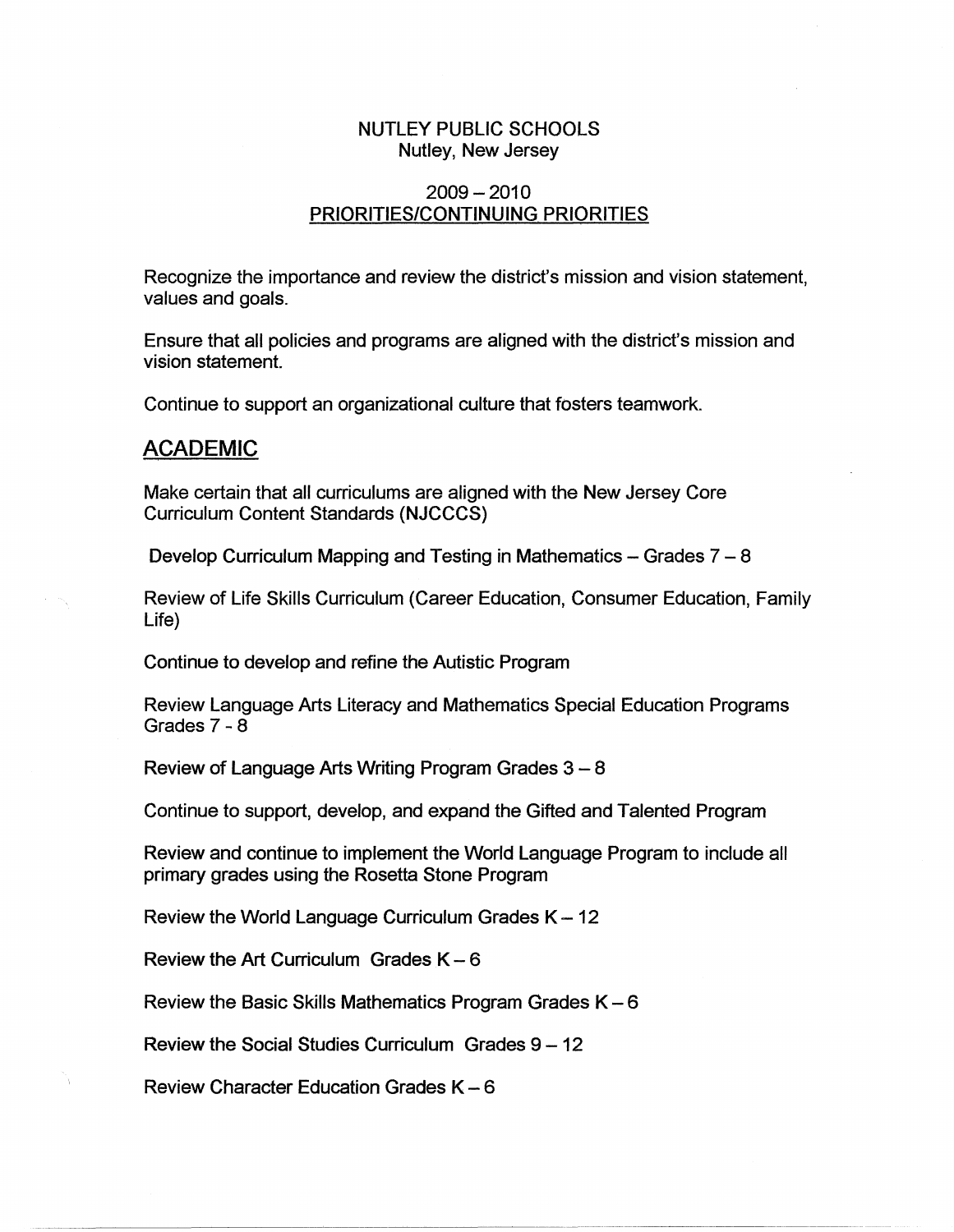Review the Language Arts Curriculum Grades  $9 - 12$ 

Review the Health and Physical Education Curriculum grades  $K - 12$ 

 $\mathscr{C}^{\mathscr{X}}$ 

Review the Science Curriculum Grades  $K - 12$ 

Review the Visual and Performing Arts Curriculum Grades  $K - 12$ 

Continue to incorporate D.A.R.E. into the Health Curriculum

Implement an elementary SAC Curriculum

Develop a High School Financial Literacy Course

Monitor standardized test results

Continue to meet Annual Yearly Progress **(AYP)** 

Transition the CAT Program to an Academic Booster Club sponsored program

Ensure effective communication between elementary schools, middle school, and high school faculties in the content area(s)

## **ATHLETIC**

Review and refine the coaches and parents handbook; and review all athletic job descriptions

Ensure that all student athletes have the opportunity to participate in an educationally sound, interscholastic athletic program

Ensure a smooth transition into our new athletic league

Stress sportsmanship with athletes, coaches, and fans

#### **EXTRA-CURRICULAR**

Ensure that all students have an opportunity to enjoy extra-curricular activities that include not only athletics, but the arts, student government, and a wide variety of enriching student activity experiences

Stress community service as an important component of our school district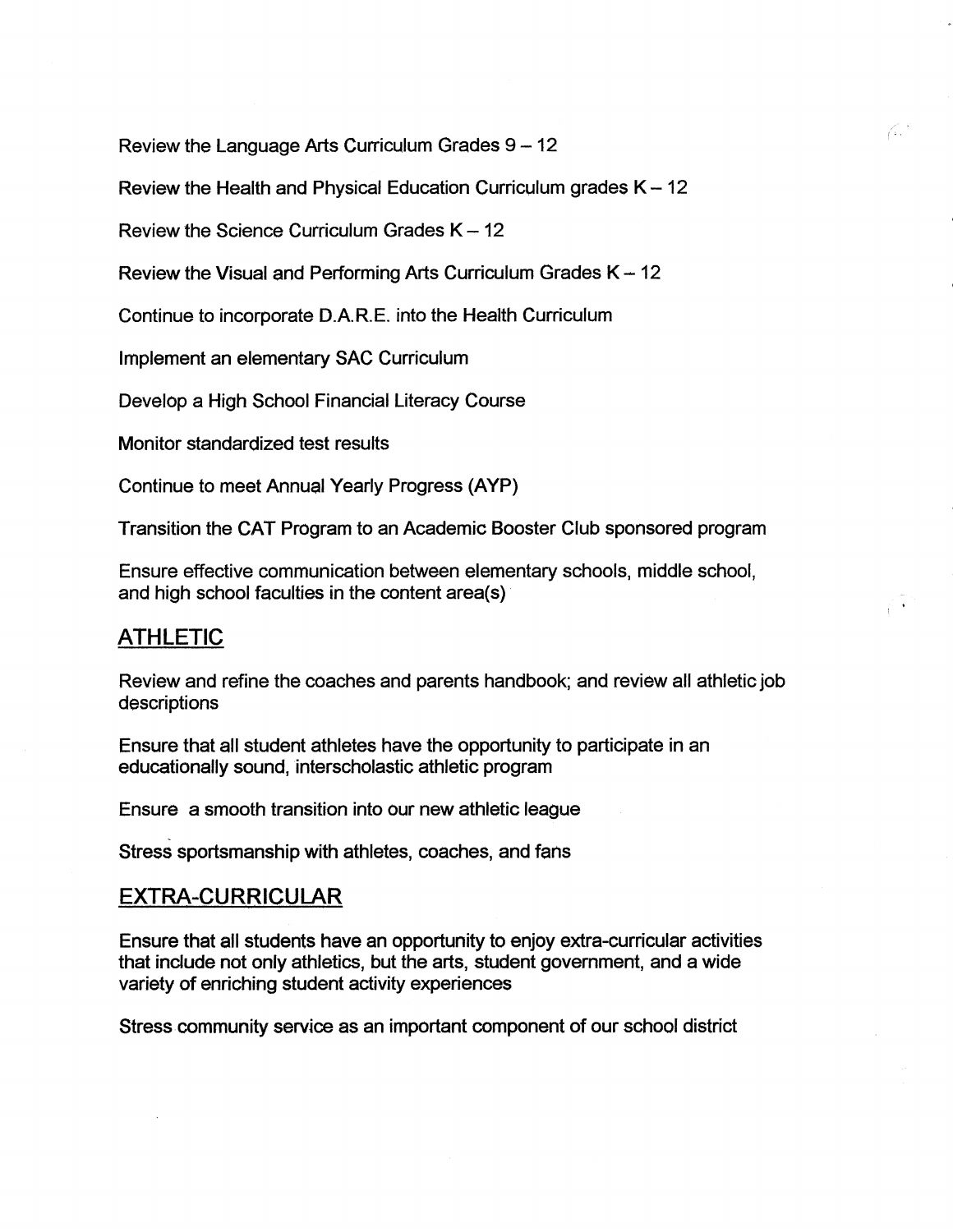## **FINANCIAL**

Give the highest priority to work on the  $2009 - 2010$  school budget

Effectively present the budget to the community

Ensure that a financial plan is developed that will support district priorities and the district's educational mission

Establish effective cost oversight responsibilities at every level

Continue to finance the Capital Improvement Fund

Continue to pursue grant opportunities

# **FACILITIES**

Review our district-wide Facilities Maintenance Plan

Update the modernization program to reflect the status of the elementary school construction project '

Develop a long-range maintenance program

Review the district's Long Range Facilities Plan (LRFP)

Continue to manage all facilities improvement work in our schools

## **PERSONNEL**

Review and revise district-wide job descriptions, create new descriptions as needed

Review the necessity of every non-instructional position for need and efficiency

In compliance with Board of Education policy, make certain that all personnel evaluations are completed annually

Give greater support and guidance to all new teachers

Continue the district's professional development partnership with Montclair State **University** 

Establish a formal mentoring program for all new administrators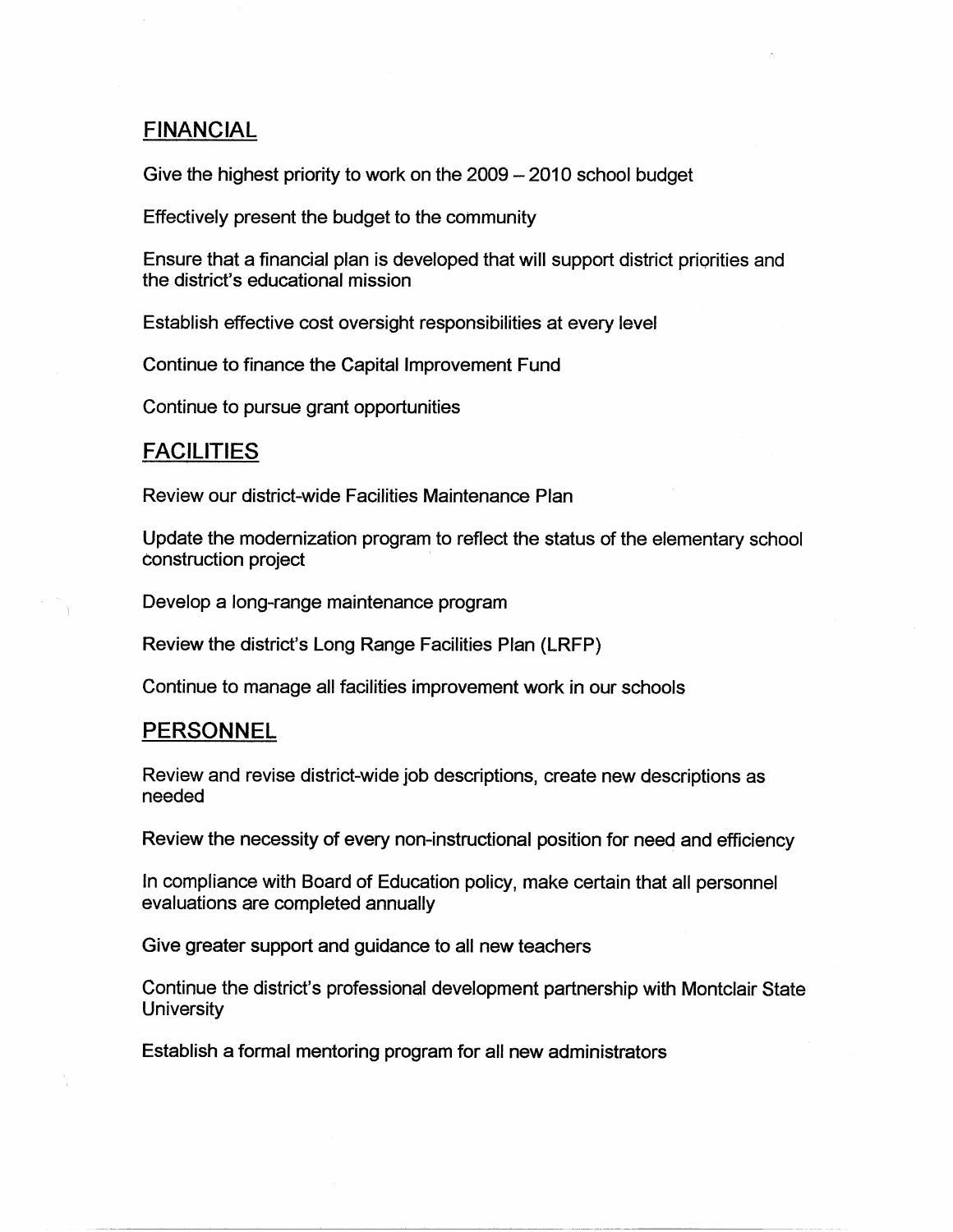# **SAFETY**

Promote safety as a core value of the school district

Continue to monitor and review building safety

Provide educationally sound programs to ensure adequate safety measure are in place and all safety related curriculum is taught by certified instructors in their specialty area

•

Review all disaster readiness and emergency contingency plans

Continue random drug testing at the high school and expand the program into the middle school

Research the possibility of an Early Dismissal Plan

Continue to practice emergency lock down drills

Continue to cooperate and work with public safety officials as specified under the Memorandum of Agreement

## **TECHNOLOGY**

Increase the infusion of technology education into all elementary and middle school grades with indicators established for student progress

Review all district technology hardware and software needs

Implement the District Technology Plan Grades  $K - 8$ 

Implement district Technology Mapping Grades  $7 - 12$ 

Provide an opportunity for students taking the Middle School Technology Courses to meet the High School Computer Application Course requirement

### NEW PRIORITIES

Develop an integrated Pre-School Program (Regular Education / Special Education)

Review the district's Kindergarten Program